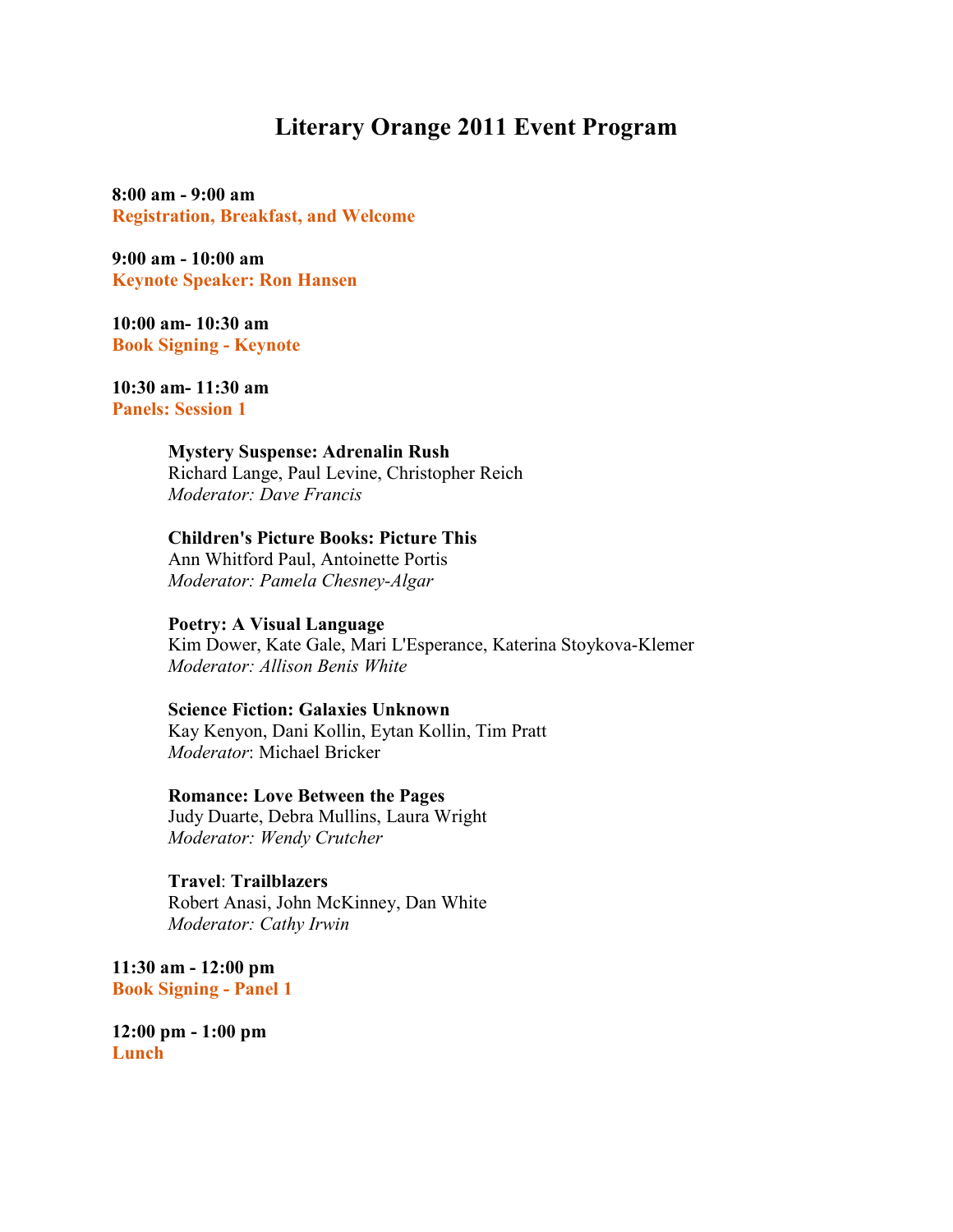# **1:00 pm - 2:00 pm**

**Panels: Session 2** 

### **Mystery: California Beat**

 Miles Corwin, Dianne Emley, Nadia Gordon, John Shannon *Moderator: Mary Menzel*

## **Young Adult: Teen Beat**

 Jessica Brody, Lauren Kate, Marlene Perez *Moderator: Ericka Reeb*

## **Fiction: Intimacy of Place**

 Bo Caldwell, Marisa Matarazzo, Andrew Winer *Moderator*: Barbara Demarco-Barrett

#### **Fantasy: Exploring the Edges**

 Gail Carriger, Karen Essex, Kim Vandervort *Moderator: Kristen Laughtin*

#### **Memoirs: The Human Comedy**

 Amy Alkon, Laurie Perry *Moderator: Marie Stone*

## **War: Remembrance and Loss**

 Darrel Griffin, Jim Sheeler, Tatjana Soli, David Zimmerman *Moderator: David J. Morris*

## **2:00 pm - 2:30 pm Book Signing - Panel 2**

## **2:30 pm - 3:30 pm**

**Panels: Session 3** 

## **Historical Mystery: The Past Unraveled**

 Barbara Hambly, Jeri Westerson  *Moderator: Jill Patterson* 

#### **Children's Fiction: Tales From the Playground**

 Betty G. Birney, Gitty Daneshvari, R. L. LaFevers *Moderator: Kim Banks*

#### **Ficción: Sudden Fiction Latino** Lisa Alvarez, Daniel Olivas

*Moderator: Andrew Tonkovitch*